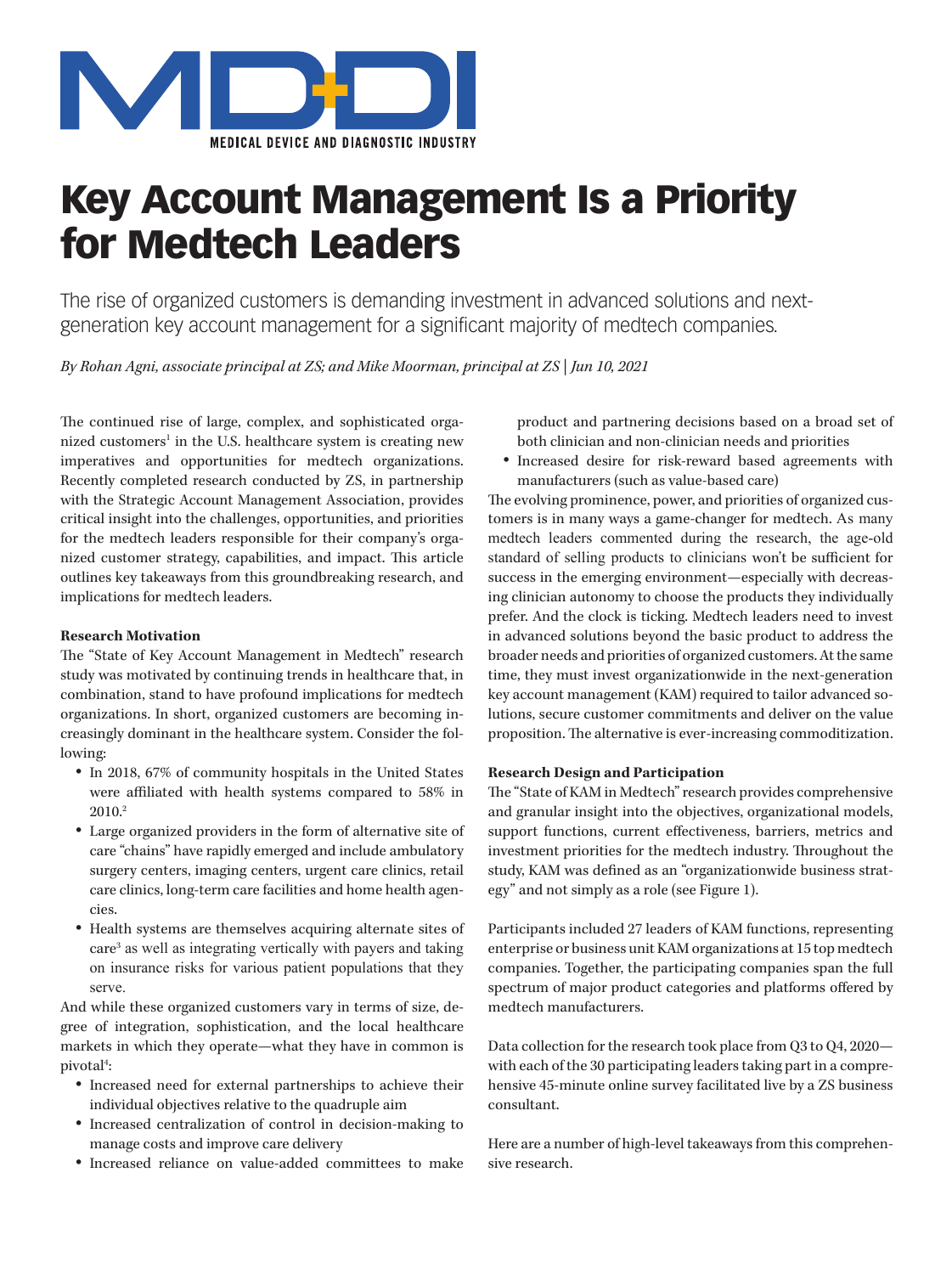

#### **Research Highlights**

The research results underscore that most medtech companies have a foundation and future aspiration upon which to build advanced KAM strategies and capabilities. In particular, a number of KAM-related bright spots for the medtech industry include the following:

- There are at least a handful of medtech companies that report a high level of effectiveness for every one of the 16 drivers of KAM effectiveness as defined by the KAM360 framework, with a range of best practices cited.<sup>5</sup>
- An overwhelming majority (92%) of KAM leaders perceive that the senior-most executives in their organization view KAM as a strategic priority for the company.
- There is a strong intention to move to next-generation KAM models that can tailor and deliver advanced solutions that address a broader range of organized customer needs and priorities, recognizing that the majority of medtech organizations aren't at this point today.

While these points are encouraging, the research also revealed that the vast majority of medtech companies need to make substantial advancement in their KAM strategies and capabilities if they're to maximize impact and success with organized customers.

While a detailed readout is beyond the scope of this article, some of the highest priorities in medtech are summarized here and in Figure 2:

- **1. Development of advanced solutions and value propositions** targeted to the unique needs and priorities of organized customers was identified by 70% of leaders as one of their organization's most critical investment priorities. Our research also found:
	- A lack of marketing support and value propositions for organized customers (not clinicians) was cited as the key barrier to organized customer impact by 78%

of leaders.

- • Over half (52%) of leaders indicated that their company has no KAM-specific marketing support<sup>6</sup>-relying solely on traditional brand and product marketing for KAM.
- A majority of leaders (81%) indicated internal misalignment between individual business-unit-to-business-unit or business-unit-to-enterprise value propositions as a major barrier for their organization.
- • A mere 11% of leaders rated their organization as highly effective in the areas of value proposition, accountbased marketing and customer insight and segmentation.
- 2. **Development of next-generation customer engagement processes and organization wide operating models** was the second most identified investment priority, with 56% of leaders indicating this area as critical to future success. The move toward advanced solutions will require different customer-engagement processes—plus more effective orchestration of customer-facing roles and better alignment of internal functions that support and enable KAM. Customer engagement process and operating model are the "backbone" of any KAM program. Related to this:
	- • Brand-centric planning and engagement—as opposed to customer-centric planning and engagement—was cited as one of the top barriers to KAM success by 77% of leaders.
	- • Only 11% of leaders rated their organization's customer engagement process and operating model as highly effective.
	- More than half (55%) of medtech leaders believe KAM is not a well understood role in the company.
	- Internal role clarity and conflict was cited as a major or moderate barrier in at least 48% of MedTech companies.